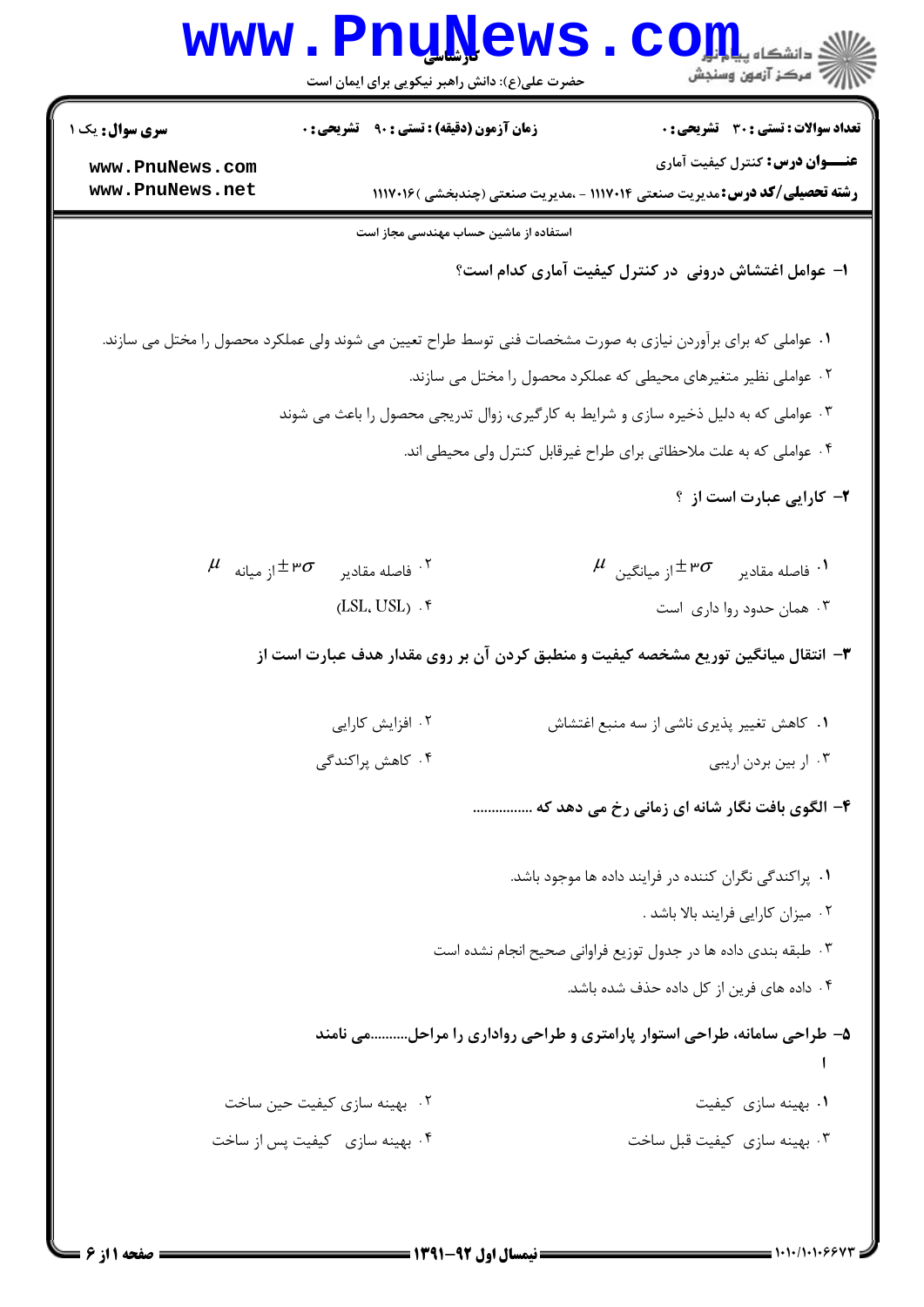|                                                              | <b>www.Pnu̯News</b><br>حضرت علی(ع): دانش راهبر نیکویی برای ایمان است                                            |                                                                                                                                                                                                                                                                            | $\mathop{\hbox{\rm\,}}\nolimits\hbox{\rm\,}\int_{\mathbb{R}}\prod_{\omega\in\mathbb{R}}\omega$<br>رآه مرکز آزمون وسنجش                                                       |
|--------------------------------------------------------------|-----------------------------------------------------------------------------------------------------------------|----------------------------------------------------------------------------------------------------------------------------------------------------------------------------------------------------------------------------------------------------------------------------|------------------------------------------------------------------------------------------------------------------------------------------------------------------------------|
| <b>سری سوال : ۱ یک</b><br>www.PnuNews.com<br>www.PnuNews.net | <b>زمان آزمون (دقیقه) : تستی : ۹۰٪ تشریحی : 0</b>                                                               |                                                                                                                                                                                                                                                                            | <b>تعداد سوالات : تستی : 30 ٪ تشریحی : 0</b><br><b>عنــــوان درس:</b> کنترل کیفیت آماری<br><b>رشته تحصیلی/کد درس:</b> مدیریت صنعتی ۱۱۱۷۰۱۴ - ،مدیریت صنعتی (چندبخشی )۱۱۱۷۰۱۶ |
|                                                              | ۶– در کدامیک از نمودارهای علت و معلول همه علتهای قابل تصور بدون هیچ محدودیتی در رسته های علی دسته بندی می       |                                                                                                                                                                                                                                                                            | شوند؟                                                                                                                                                                        |
|                                                              | ۰۲ نمودار علت و معلول از نوع برشماری علت<br>۰۴ نمودار علت و معلول بدون محدوديت                                  |                                                                                                                                                                                                                                                                            | ٠١ نمودار علت و معلول از نوع تحليل فرايند.<br>۰۳ نمودار علت و معلول از نوع تحلیل پراکندگی                                                                                    |
|                                                              | ۷– نمونه های۴ تایی از فرایندی در فواصل معین انتخاب می شود. در هر بار نمونه گیری مشخصه کیفی اندازه گیری و مقادیر | و $\begin{cases} \mathbf{X} \hspace{1mm} \mathbf{S} \hspace{1mm} \mathbf{X} \end{cases}$ و $\begin{cases} \mathbf{X} \hspace{1mm} \mathbf{S} \hspace{1mm} \mathbf{S} \end{cases}$ و $\begin{cases} \mathbf{X} \hspace{1mm} \mathbf{S} \hspace{1mm} \mathbf{S} \end{cases}$ | $\sum \overline{X_i} = 1000$<br>$\sum S_i = 72$<br>$\sum R_i = 150$                                                                                                          |
|                                                              |                                                                                                                 | نمودار كنترل $X$ از طريق اطلاعات مربوط به انحراف معيار كدام است؟                                                                                                                                                                                                           |                                                                                                                                                                              |
| $(15.8, 26.9)$ .                                             | $(16.67, 21.51)$ . \"                                                                                           | $(16.77, 24.89)$ ۲.                                                                                                                                                                                                                                                        | $(17.66, 22.34)$ .                                                                                                                                                           |
|                                                              |                                                                                                                 |                                                                                                                                                                                                                                                                            | → با مراجعه به مساله ۷ حد بالای نمودار کنترل S کدام است؟                                                                                                                     |
| 9.71.9                                                       | T.79.7                                                                                                          | $Y. Y \wedge .7$                                                                                                                                                                                                                                                           | $Y.F\Delta$ .                                                                                                                                                                |
|                                                              |                                                                                                                 |                                                                                                                                                                                                                                                                            | م است؟ ( $\delta_\circ$ براورد انحراف معیار جامعه ( $\delta_\circ$ ) چقدر است $^2$                                                                                           |
| 1.91.7                                                       | 1.99.7                                                                                                          | $T_{i+1}$ .                                                                                                                                                                                                                                                                | $Y \triangle Y$ .                                                                                                                                                            |
|                                                              | ا با مراجعه به مساله ۷ حد بالای نمودار کنترل $\overline{X}$ از طریق اطلاعات مربوط به دامنه $\,$ کدام است $^3$   |                                                                                                                                                                                                                                                                            |                                                                                                                                                                              |
| $YY \cap \Lambda V$ .                                        | Yf.1Y.7                                                                                                         | $\forall Y.510.7$                                                                                                                                                                                                                                                          | Y1.199.1                                                                                                                                                                     |
|                                                              |                                                                                                                 |                                                                                                                                                                                                                                                                            | اا− با مراجعه به مساله ۷ حدود طبیعی تحمل بالا و پایین (کارایی) فرآیند کدام است:                                                                                              |
| $(T \cdot \Delta \xi \cdot 11.7)$ .                          | $(70.10, 17.50)$ .                                                                                              | $(55.15 \times 15.7)$ .                                                                                                                                                                                                                                                    | (1.61, 1.61)                                                                                                                                                                 |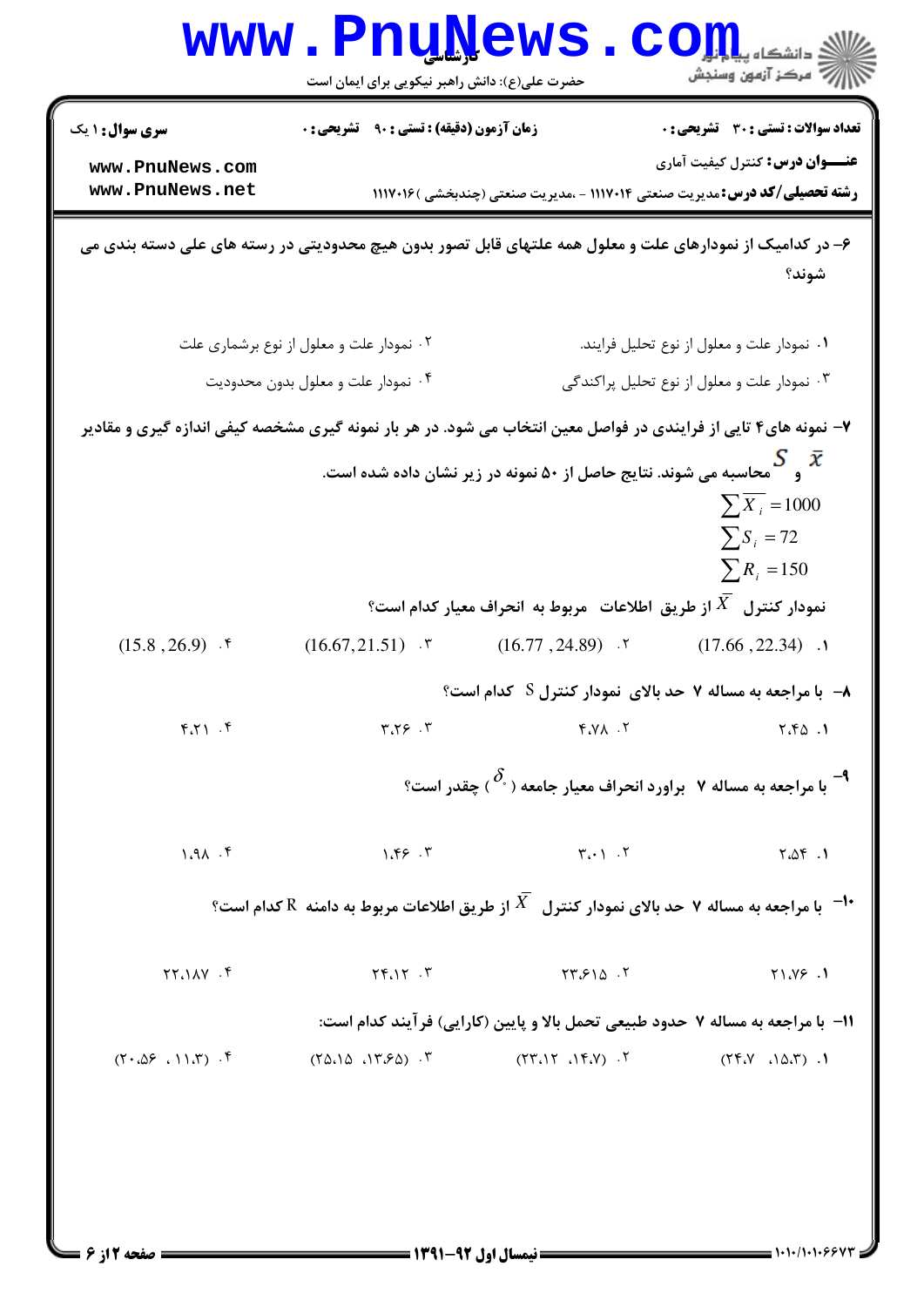|                                                              | <b>MMM • FUNTAGMP</b><br>حضرت علی(ع): دانش راهبر نیکویی برای ایمان است |                                                                                                 | CC<br>: دانشکاه پ <b>یا ب<sup>ا</sup> با<mark>ر</mark></b><br>رِ ۖ مرڪز آزمون وسنڊش |
|--------------------------------------------------------------|------------------------------------------------------------------------|-------------------------------------------------------------------------------------------------|-------------------------------------------------------------------------------------|
| <b>سری سوال : ۱ یک</b><br>www.PnuNews.com<br>www.PnuNews.net | <b>زمان آزمون (دقیقه) : تستی : ۹۰٪ تشریحی : 0</b>                      | <b>رشته تحصیلی/کد درس:</b> مدیریت صنعتی ۱۱۱۷۰۱۴ - ،مدیریت صنعتی (چندبخشی )۱۱۱۷۰۱۶               | تعداد سوالات : تستى : 30 ٪ تشريحي : 0<br><b>عنـــوان درس:</b> کنترل کیفیت آماری     |
| باشد شاخص قابلیت را به دست                                   | $19 \pm 4$                                                             | با مراجعه به مساله ۷ اگر حدود مشخصات فنی برای این مشخصه کیفی                                    | آوريد.                                                                              |
| 4.49                                                         | .91.7                                                                  | $\cdot$ $\sqrt{5}$ .                                                                            | $\cdot$ . $\wedge \wedge$                                                           |
|                                                              |                                                                        | ا مراجعه به مساله ۱۲ شاخص $\,\,\bm{\mathop C}\,_{pk}^{\phantom i}$ را به دست آورید $\,$         |                                                                                     |
| 9.99.7                                                       | $\cdot$ $\sqrt{V}$ .                                                   | $\cdot$ $\cdot$ $\cdot$ $\cdot$ $\cdot$ $\cdot$ $\cdot$                                         | $\cdot$ . $\sqrt{5}$                                                                |
|                                                              |                                                                        | ۱۴- کدامیک از نمودارهای کنترلی زیر برای فرایندهایی با اندازه زیر گروه یک مناسب است؟             |                                                                                     |
|                                                              | $EWMA$ نمودار كنترل $^{\circ}$                                         |                                                                                                 | $\,$ ۰۱ نمودار کنترل $\,$ $X$ و دامنه متحرک $\,$ ۰۱                                 |
|                                                              | ۰۴ جواب ۱ و ۲                                                          |                                                                                                 | $S$ ، نمودار کنترل $\overline{X}$ و $\overline{S}$                                  |
|                                                              |                                                                        |                                                                                                 | 15- عبارت نا درست کدام است؟                                                         |
|                                                              |                                                                        | $\cdot$ نمودارهای $P$ و $NP$ مربوط به خانواده های توزیع پواسن است $\cdot$                       |                                                                                     |
|                                                              |                                                                        | ۰۲ نمودارهای $P$ و $NP$ مربوط به خانواده های توزیع دو جمله ای است. $^\mathcal{R}$               |                                                                                     |
|                                                              |                                                                        | ۰۳ نمودارهای $\phantom{a}C$ و $\phantom{a}U$ مربوط به خانواده های توزیع پواسن است $\phantom{a}$ |                                                                                     |
|                                                              |                                                                        |                                                                                                 | ۰۴ نسبت قابليت عكس شاخص قابليت است.                                                 |
|                                                              |                                                                        | ۱۶– حالت نا مطلوب  برای قابلیت یا کارایی فرآیند کدام حالت است؟                                  |                                                                                     |
| $(USL-LSL) \leq 5\sigma$ .                                   | $(USL-LSL) < \varepsilon \sigma$ .                                     | $(USL-LSL) > 5\sigma$ $\cdot$ $(USL-LSL) = 5\sigma$ $\cdot$ $\cdot$                             |                                                                                     |
|                                                              |                                                                        |                                                                                                 |                                                                                     |
|                                                              | دارد $C_{pk}$ $<$ 1 $<$                                                |                                                                                                 | ۰ ندارد $C_{pk} = 1$ ۰ $\frac{1}{2}$                                                |
|                                                              | دارد $C_{pk} < \frac{1}{2}$                                            |                                                                                                 | ندارد $C_p < 1$                                                                     |
| صفحه ۱۳ز ۶                                                   |                                                                        | == نیمسال اول 92-1391 ==                                                                        | = 1・1・/1・1・۶۶۷۳                                                                     |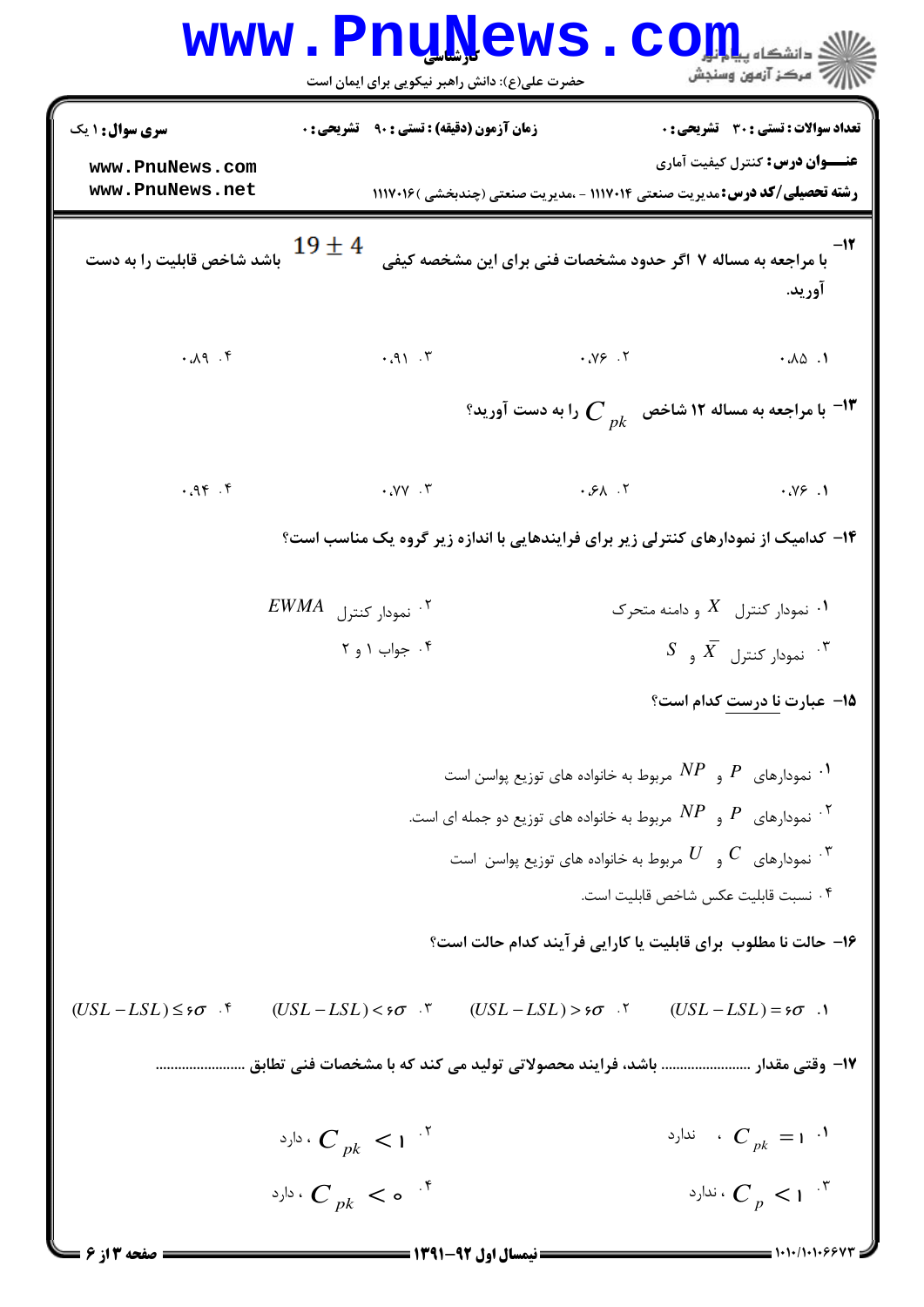|                                    | <b>WWW.PNUNEWS</b><br>حضرت علی(ع): دانش راهبر نیکویی برای ایمان است |                                                                                                                                                                                                                                                                                                                                                                                                                                                                                                                                                                                                                                                                                                                                                                                                                                                                                                                                                                                                                                                                                                                                                            | $\mathbf{CO}_{\mathbf{H}}$ i - انشکاه پا $\mathbf{H}$<br>رِ ۖ مرڪز آزمون وسنڊش |
|------------------------------------|---------------------------------------------------------------------|------------------------------------------------------------------------------------------------------------------------------------------------------------------------------------------------------------------------------------------------------------------------------------------------------------------------------------------------------------------------------------------------------------------------------------------------------------------------------------------------------------------------------------------------------------------------------------------------------------------------------------------------------------------------------------------------------------------------------------------------------------------------------------------------------------------------------------------------------------------------------------------------------------------------------------------------------------------------------------------------------------------------------------------------------------------------------------------------------------------------------------------------------------|--------------------------------------------------------------------------------|
| <b>سری سوال : ۱ یک</b>             | <b>زمان آزمون (دقیقه) : تستی : 90 ٪ تشریحی : 0</b>                  |                                                                                                                                                                                                                                                                                                                                                                                                                                                                                                                                                                                                                                                                                                                                                                                                                                                                                                                                                                                                                                                                                                                                                            | تعداد سوالات : تستي : 30 ٪ تشريحي : 0                                          |
| www.PnuNews.com<br>www.PnuNews.net |                                                                     | <b>عنـــوان درس:</b> کنترل کیفیت آماری<br><b>رشته تحصیلی/کد درس: م</b> دیریت صنعتی ۱۱۱۷۰۱۴ - ،مدیریت صنعتی (چندبخشی )۱۱۱۷۰۱۶<br>۱۸- نتایج حاصل از گرانروی یک پلیمر در هر ساعت اندازه گیری شده است. داده های مربوط به بیست ساعت عبارت است از<br>928.9 $\overline{MR} = 148.16$ حد بالای نمودار کنترل $X$ کدام است $X$<br>7. XYS997<br>T157.59.1<br>ا با مراجعه به مسأله (۱۸) حدود کنترل نمودار $\emph{MR}$ کدام است؟<br>$(0, 246.7)$ . Y<br>$(0, 324.2)$ .<br>-۲۰ - نحوه وزن دهی نمودار جمع انباشته ( $\mathcal{C}^{USUM}$ ) چگونه است؟<br>۰۱ از توزیع نمایی پیروی می کند<br>۰۳ به مشاهدات آخر وزن بیشتر می دهد.<br><b>۲۱</b> – از بازرسی رایانه های شخصی تولید شده در ۱۰ روز تعداد ۶۰ مورد از کل ۱۰۰۰ مورد بازرسی شده خراب است حد بالای<br>نمودار کنترل مناسب کدام است؟<br>7.777.7<br>.15.1<br><b>۲۲-</b> مقیاس در نمودار ${\rm U}$ و در نمودار C<br>۰۱ ييوسته - گسسته<br>۰۳ پیوسته - توزیع گسسته<br>۲۳– نمودار کنترل تعداد نقص ها در واحد بازرسی<br>$P \cdot Y$<br>C.1<br>۲۴- در نمودار ۖ مشخصه عملکرد با افزایش درصد اقلام معیوب احتمال پذیرش<br>۰۱ به شرایط کالا بستگی دارد<br>۰۳ کاهش می یابد<br>۲۵– احتمال رد شدن یک انباشته قابل قبول را پیسست گویند |                                                                                |
|                                    |                                                                     |                                                                                                                                                                                                                                                                                                                                                                                                                                                                                                                                                                                                                                                                                                                                                                                                                                                                                                                                                                                                                                                                                                                                                            |                                                                                |
| 9.7777.99                          | T. 779777                                                           |                                                                                                                                                                                                                                                                                                                                                                                                                                                                                                                                                                                                                                                                                                                                                                                                                                                                                                                                                                                                                                                                                                                                                            |                                                                                |
|                                    |                                                                     |                                                                                                                                                                                                                                                                                                                                                                                                                                                                                                                                                                                                                                                                                                                                                                                                                                                                                                                                                                                                                                                                                                                                                            |                                                                                |
| $(0, 235.8)$ . $\ell$              | $(0, 484.2)$ . \"                                                   |                                                                                                                                                                                                                                                                                                                                                                                                                                                                                                                                                                                                                                                                                                                                                                                                                                                                                                                                                                                                                                                                                                                                                            |                                                                                |
|                                    |                                                                     |                                                                                                                                                                                                                                                                                                                                                                                                                                                                                                                                                                                                                                                                                                                                                                                                                                                                                                                                                                                                                                                                                                                                                            |                                                                                |
|                                    | ۰۲ به تمام مشاهدات وزن یکسان می دهد.                                |                                                                                                                                                                                                                                                                                                                                                                                                                                                                                                                                                                                                                                                                                                                                                                                                                                                                                                                                                                                                                                                                                                                                                            |                                                                                |
|                                    | ۰۴ از توزیع نرمال پیروی می کند.                                     |                                                                                                                                                                                                                                                                                                                                                                                                                                                                                                                                                                                                                                                                                                                                                                                                                                                                                                                                                                                                                                                                                                                                                            |                                                                                |
|                                    |                                                                     |                                                                                                                                                                                                                                                                                                                                                                                                                                                                                                                                                                                                                                                                                                                                                                                                                                                                                                                                                                                                                                                                                                                                                            |                                                                                |
| .70.9                              | $\cdot \cdot \cdot$ $\cdot$ $\cdot$ $\cdot$ $\cdot$ $\cdot$         |                                                                                                                                                                                                                                                                                                                                                                                                                                                                                                                                                                                                                                                                                                                                                                                                                                                                                                                                                                                                                                                                                                                                                            |                                                                                |
|                                    |                                                                     |                                                                                                                                                                                                                                                                                                                                                                                                                                                                                                                                                                                                                                                                                                                                                                                                                                                                                                                                                                                                                                                                                                                                                            |                                                                                |
|                                    | ۰۲ گسسته –: پیوسته                                                  |                                                                                                                                                                                                                                                                                                                                                                                                                                                                                                                                                                                                                                                                                                                                                                                                                                                                                                                                                                                                                                                                                                                                                            |                                                                                |
|                                    | ۰۴ تعداد نقص- تعداد عيب                                             |                                                                                                                                                                                                                                                                                                                                                                                                                                                                                                                                                                                                                                                                                                                                                                                                                                                                                                                                                                                                                                                                                                                                                            |                                                                                |
|                                    |                                                                     |                                                                                                                                                                                                                                                                                                                                                                                                                                                                                                                                                                                                                                                                                                                                                                                                                                                                                                                                                                                                                                                                                                                                                            |                                                                                |
| $U$ , $C$ $\cdot$ $\cdot$          | $U \cdot r$                                                         |                                                                                                                                                                                                                                                                                                                                                                                                                                                                                                                                                                                                                                                                                                                                                                                                                                                                                                                                                                                                                                                                                                                                                            |                                                                                |
|                                    |                                                                     |                                                                                                                                                                                                                                                                                                                                                                                                                                                                                                                                                                                                                                                                                                                                                                                                                                                                                                                                                                                                                                                                                                                                                            |                                                                                |
|                                    | ۰۲ به میزان تقاضا بستگی دارد                                        |                                                                                                                                                                                                                                                                                                                                                                                                                                                                                                                                                                                                                                                                                                                                                                                                                                                                                                                                                                                                                                                                                                                                                            |                                                                                |
|                                    | ۰۴ تغییری نمی کند                                                   |                                                                                                                                                                                                                                                                                                                                                                                                                                                                                                                                                                                                                                                                                                                                                                                                                                                                                                                                                                                                                                                                                                                                                            |                                                                                |
|                                    |                                                                     |                                                                                                                                                                                                                                                                                                                                                                                                                                                                                                                                                                                                                                                                                                                                                                                                                                                                                                                                                                                                                                                                                                                                                            |                                                                                |
| ۰۴ ریسک بازار                      | ۰۳ ریسک انباشته                                                     | ۰۲ ریسک تولید کننده                                                                                                                                                                                                                                                                                                                                                                                                                                                                                                                                                                                                                                                                                                                                                                                                                                                                                                                                                                                                                                                                                                                                        | ۰۱ ریسک مشتری                                                                  |
|                                    |                                                                     |                                                                                                                                                                                                                                                                                                                                                                                                                                                                                                                                                                                                                                                                                                                                                                                                                                                                                                                                                                                                                                                                                                                                                            |                                                                                |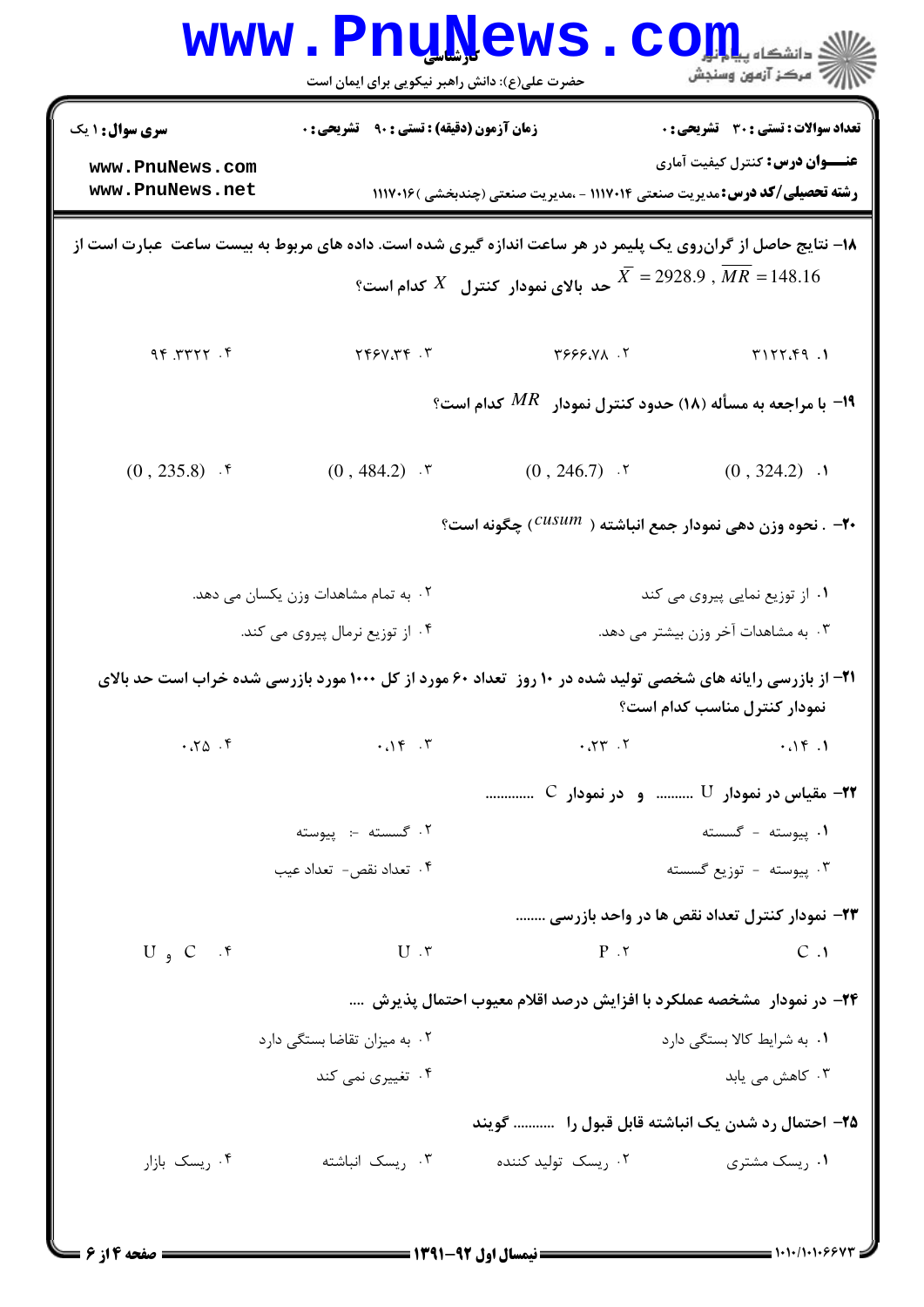|                                    | <b>www.PnuNews</b><br>حضرت علی(ع): دانش راهبر نیکویی برای ایمان است                                                |                                        | $\mathbf{CO}_{\mathbf{H}_{\mathbf{u}}}$ و انشکاه پی<br>أأأ مركز آزمون وسنجش            |
|------------------------------------|--------------------------------------------------------------------------------------------------------------------|----------------------------------------|----------------------------------------------------------------------------------------|
| <b>سری سوال : ۱ یک</b>             | <b>زمان آزمون (دقیقه) : تستی : ۹۰ قشریحی : 0</b>                                                                   |                                        | <b>تعداد سوالات : تستی : 30 ٪ تشریحی : 0</b><br><b>عنـــوان درس:</b> کنترل کیفیت آماری |
| www.PnuNews.com<br>www.PnuNews.net |                                                                                                                    |                                        | <b>رشته تحصیلی/کد درس:</b> مدیریت صنعتی ۱۱۱۷۰۱۴ - ،مدیریت صنعتی (چندبخشی )۱۱۱۷۰۱۶      |
|                                    |                                                                                                                    |                                        | ۳۶–<br>کدامیک از عبارات زیر در مورد $\frac{C_{\rm pk}}{2}$ درست نمی باشد.              |
|                                    |                                                                                                                    |                                        | $C_{\bf p}$ مقدار $C_{\bf pk}$ کوچکتر یا مساوی $C_{\bf pk}$ است $\epsilon$             |
|                                    |                                                                                                                    |                                        | $C_{\mathbf{p}}$ مقدار $C_{\mathbf{p}\mathbf{k}}$ بزرگتر یا مساوی $C_{\mathbf{p}}$ است |
|                                    | ۰۳ .<br>اگر مقدار $\mathcal{C}_{\rm pk}$ برابر صفر باشد ، میانگین توزیع فرآیند با یکی از حدود مشخصات فنی برابر است |                                        |                                                                                        |
|                                    | ۰۴<br>اگر مقدار $\bm{C}_{{\rm \bf pk}}$ کمتر ازصفر باشد ، میانگین توزیع فرآیند خارج از حدود مشخصات فنی قرار دارد.  |                                        |                                                                                        |
|                                    | 37- تعداد کل نقص ها ی مشاهده شده در سطح ۲۵ ورق فلزی ۵۹ مورد است. نمودار کنترل مناسب کدام است؟                      |                                        |                                                                                        |
| ۰۴ نمودار D                        | $C_{\text{ideal}}$ ۰۳ نمودار $\cdot$                                                                               | ۰۲ نمودار p                            | ۰۱ نمودار U                                                                            |
|                                    |                                                                                                                    |                                        | ۲۸- با مراجعه به مسأله ۲۷ - حد بالای نمودار کنترل مناسب کدام است؟                      |
| 9.77.9                             | 9.9V.7                                                                                                             | $\Delta \cdot \Lambda \Lambda \cdot Y$ | $f.7\lambda.1$                                                                         |
|                                    |                                                                                                                    |                                        | <b>۲۹</b> - چه موقع نمودار S از نمودار R کاراتر است؟                                   |
|                                    | ۰۲ اندازه زیر گروهها بیشتر یا مساوی ۱۰ باشند                                                                       |                                        | ٠١ اندازه زير گروهها كمتر از ۵ باشند                                                   |
|                                    | ۰۴ اندازه زیر گروهها کمتر از ۱۰ باشند                                                                              |                                        | ۰۳ اندازه زیر گروهها بیشتر یا مساوی ۵ باشند                                            |
|                                    |                                                                                                                    |                                        | رابطه $(N-n)$ (M – $n$ ) مبارت است از $\cdot$                                          |
|                                    | ۰۲ متوسط تعداد ریسک مشتری                                                                                          |                                        | ۰۱ متوسط تعداد بازرسی                                                                  |
|                                    | ۰۴ متوسط تعداد کل بازرسی                                                                                           |                                        | ۰۳ تعداد کل بازرسی                                                                     |
|                                    |                                                                                                                    |                                        |                                                                                        |
|                                    |                                                                                                                    |                                        |                                                                                        |
|                                    |                                                                                                                    |                                        |                                                                                        |
|                                    |                                                                                                                    |                                        |                                                                                        |
|                                    |                                                                                                                    |                                        |                                                                                        |